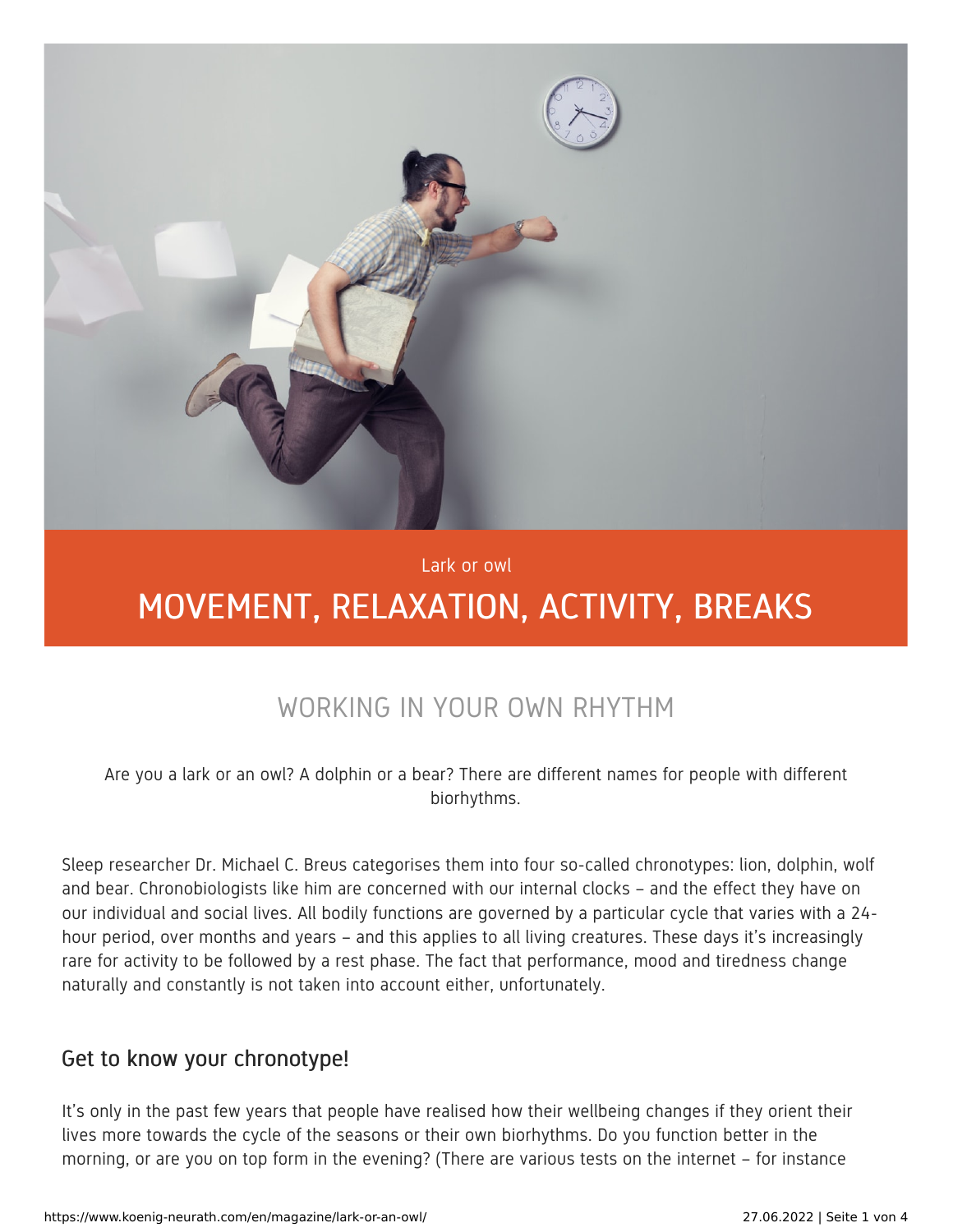provided by the Leibniz Research Centre for Working Environment and Human Factors, or Dr. C. Michael Breus – that you can use to work out which chronotype you are). It might be worth bearing in mind during the working day as well.

If you work from home or plan your own time, you're free to bring your working rhythm completely into line with your biorhythm. But even if you have to be oriented to your family or fixed working hours, you can still organise your tasks so they're aligned with the appropriate phases. In that situation, it's worth being aware of your own performance curve so you can plan tasks accordingly.



Source: Wikipedia

### Structure your working day around your biorhythm

If you're familiar with your performance curve and know when to expect phases of productivity and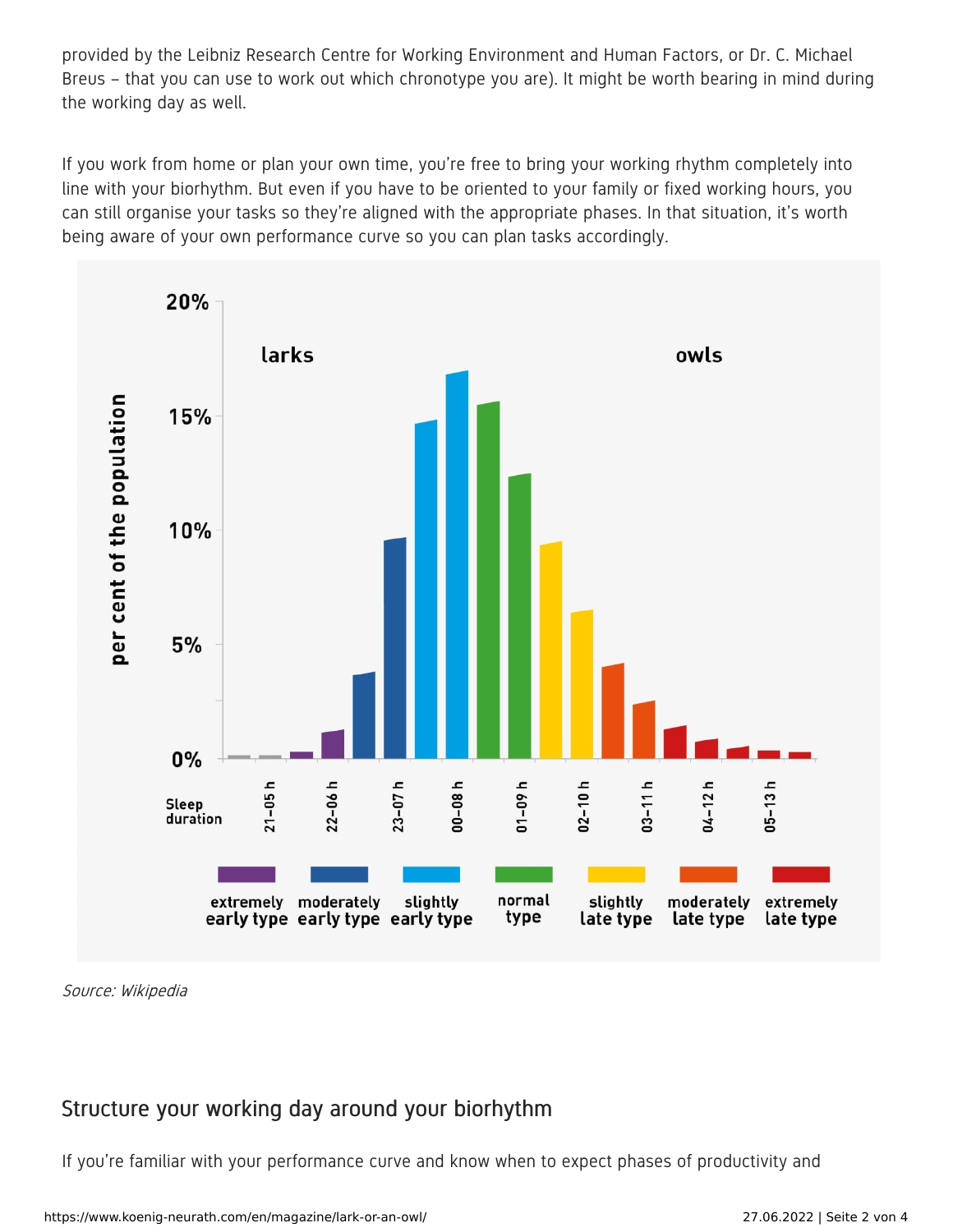concentration, you can adapt your working routine in line with those parameters. Schedule important projects for a time when you're at your most efficient. Jobs that need a lot of focus and attention are better performed in a high phase. There will also be low phases. You can use those for instance to take breaks or carry out routine tasks that don't require such a level of efficiency: write your emails at lunchtime and turn your attention to routine jobs at times when you're feeling less inspired. This time window is good for making phone calls as well. And last but not least: take note of your ideal sleep-wake rhythm. You work most efficiently when your body's rested and your mind's alert.

#### Furnishing ideas that adapt to your working rhythm

König + Neurath has spent decades learning about people's working life in the office, and helps customers and partners achieve their goal of creating the ideal working environment for their employees. So an office that encourages efficiency not only features attractive zones for communication and inspirational meeting areas – but also spaces designed for focused work. The different phases need to be incorporated into individual workstation design as well, in order to accommodate biorhythms and working rhythms.



© 2018 - 2022 König + Neurath AG | All rights reserved



https://www.koenig-neurath.com/en/magazine/lark-or-an-owl/ 27.06.2022 | Seite 3 von 4